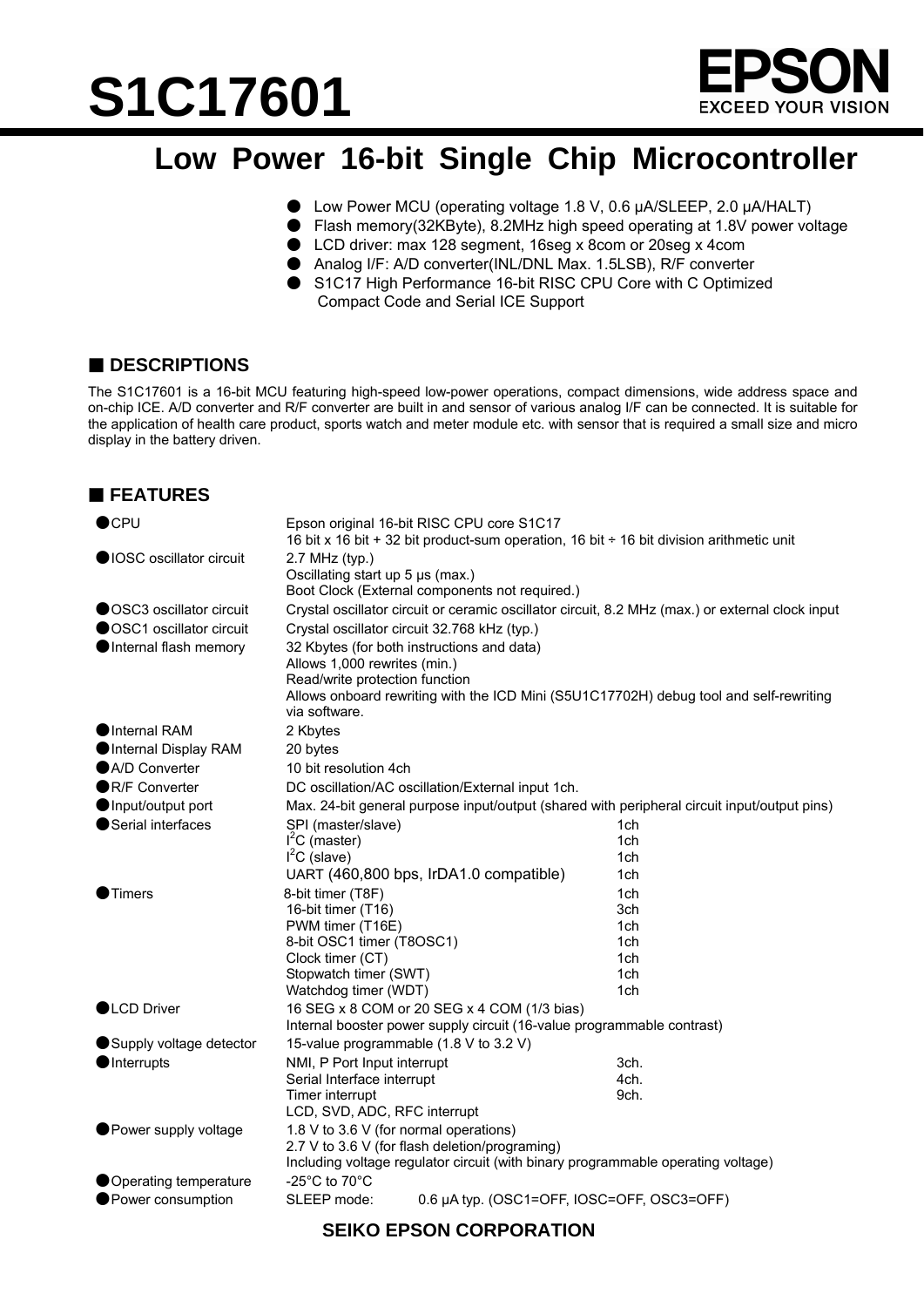## **S1C17601**

|                 | HALT mode:                                                                                                                             | 2.0 µA typ. (OSC1=32 kHz, IOSC=OFF, OSC3=OFF, PCKEN=0x0,<br>LCD OFF)                                                     |
|-----------------|----------------------------------------------------------------------------------------------------------------------------------------|--------------------------------------------------------------------------------------------------------------------------|
|                 |                                                                                                                                        | 2.7 µA typ. (OSC1=32 kHz, IOSC=OFF, OSC3=OFF, PCKEN=0x0,<br>LCD ON (All LCD On, maximum contrast, VC2 standard)          |
|                 | When operating:                                                                                                                        | 12 µA typ. (OSC1= 32kHz, IOSC=OFF, OSC3=OFF, LCD OFF)<br>340 µA typ. (OSC1=OFF, IOSC=OFF, OSC3=1 MHz ceramic oscillator) |
| ● Shipping form | TQFP13-64 package (10 mm x 10 mm body, 0.5 mm pitch)<br>VFBGA8H-81 package (8 mm x 8 mm, body, 0.8 mm pitch)<br>Bare chip 100 µm pitch |                                                                                                                          |